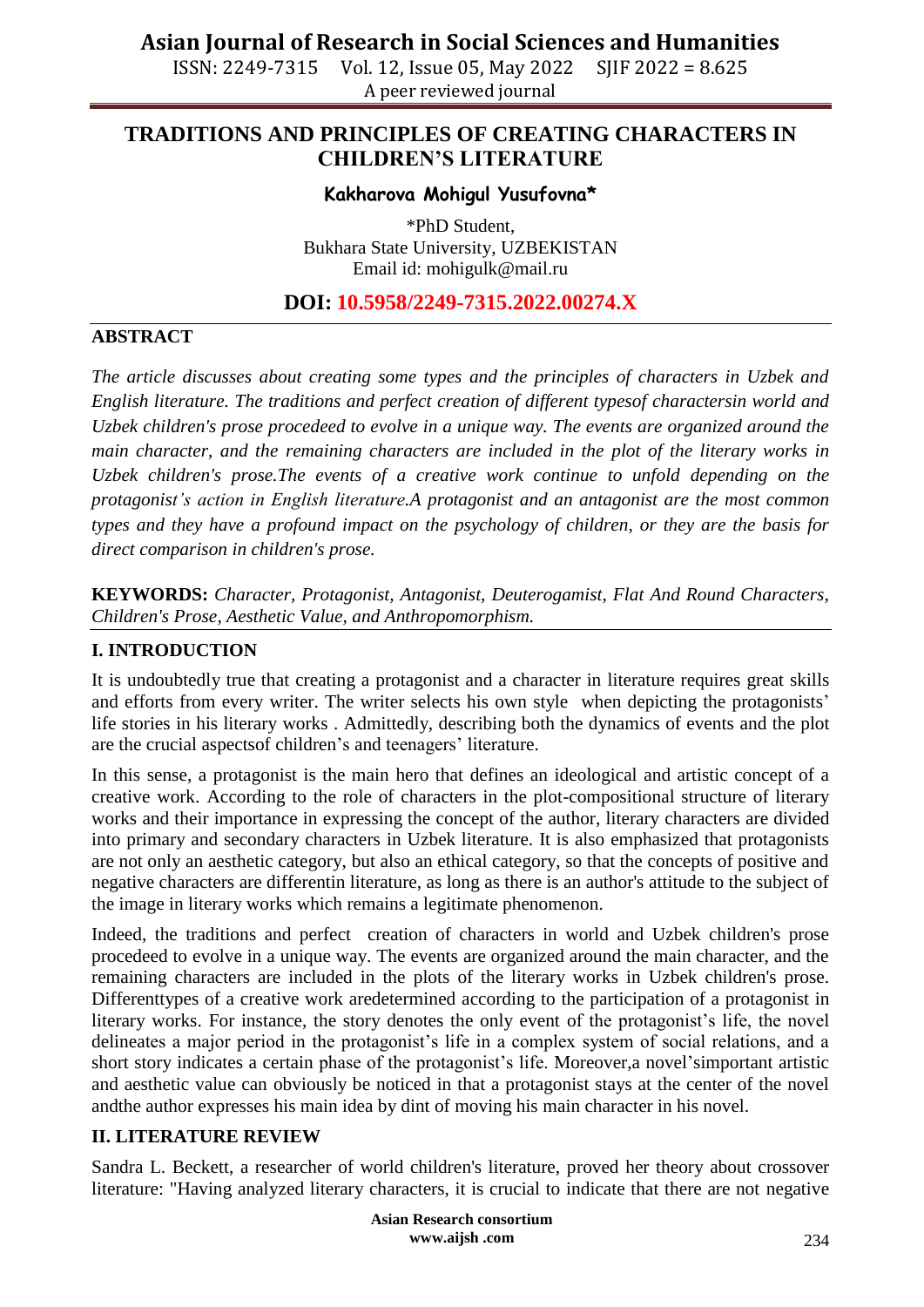ISSN: 2249-7315 Vol. 12, Issue 05, May 2022 SJIF 2022 = 8.625 A peer reviewed journal

and positive characters, but complex and vague characters can be noticed in contemporary crossover literature. " Sandra L. Beckett points out that, more animal imagery and anthropomorphism (Anthropomorphism) are used to transfer the human image and his attributes to animals, plants, natural phenomena, supernatural beings, and inanimate objectsin crossover literature."

Writers are mainly able to express social issues in a figurative-allegorical way by dint of the image of animals. Furthermore, children take pleasure out of reading about animals. Every reader will have the opportunity to understand how and in what way the events of a novel take placeby the description of various characters.Chinese researcher Ping Zhang have explored the dialogues of the characters of A. Christie's detective works and he have been able to conduct research work based on the principles such as Cooperative, Politeness, Speech Act Theory, Presuppositionin his article "A Discourse Stylistic Approach to the Critics of A. Christie's Works". By carrying on investigation on the literary works of Agatha Christie, Ping Zhang stated: "The psychological state of main characters can be explored by the interaction of the protagonists with other characters in detective novels. As an illustration, the protagonist Hercule Poirot utilised special collocations to interrogate criminals as the knots of crime case were concealed by Agatha Christie in her detective novels.<sup>1</sup>

#### **III. ANALYSIS**

According to the role of characters, they are divided into the following types in English literature: a) protagonist; b) antagonist; v) deuteragonist. g) foil

*The protagonist* (the main hero of a creative art) is mainmoving indicator of the development of the plot of literary works. Readers adore a protagonist owing to his being a proponent of truth, justice and his courage fighting against evils, cruelties in novels. "The protagonist is the 'ideal' main hero of a reader who lives by the rules of society," admits Wilda, a researcher at Hasanuddin University in Indonesia, in his study "Social Status towards the Characters in Dickens' 'Great Expectation"<sup>2</sup>

A protagonist can face lots of obstacles and he might ostensibly be the victim of various misfortunes. The events of a creative work continue to unfold depending on the protagonist's action in a novel. He stands out from the other characters by fighting bravely against the antagonist (opponent) for goodness; by rescuing other characters from various disasters, he performs one of the main tasks in literary works.

*Antagonist*- (rival) is a literary character that contradicts the protagonist. He threatens the protagonist and other characters of the novel. The antagonist always tries to bring misfortune to the protagonist, by putting various obstacles in his way and preventing him from achieving his goals. 3

Josefine Burman, a researcher at Lund University in Swedendescribed a protagonist and an antagonist as "flat"(changeable) and "round" (unchangeable) charactersin her article of "Protagonist-Antagonist Dichotomy in Palestinian Children's Literature.<sup>4</sup> The antagonist considersa victory to be the main motto of his life. In the broadest sense, a protagonist can arouse sympathy, that is, a feeling of liking, while an antagonist can evoke feelings of "hatred" and "disgust" for readers.

#### **IV. DISCUSSION**

The antagonist Orlick in Charles Dickens's "Great Expectations" is the most vicious and ruthless of all the other negative characters, and despite his hard work and determination, he never got a lucrative job because of his badbehavior. Evenhe killed Pip's sister Mrs. Joe. Orlick also attacked the protagonist himself, threatening him, tied Pip's hands and feet and abused him fiercely: "I tell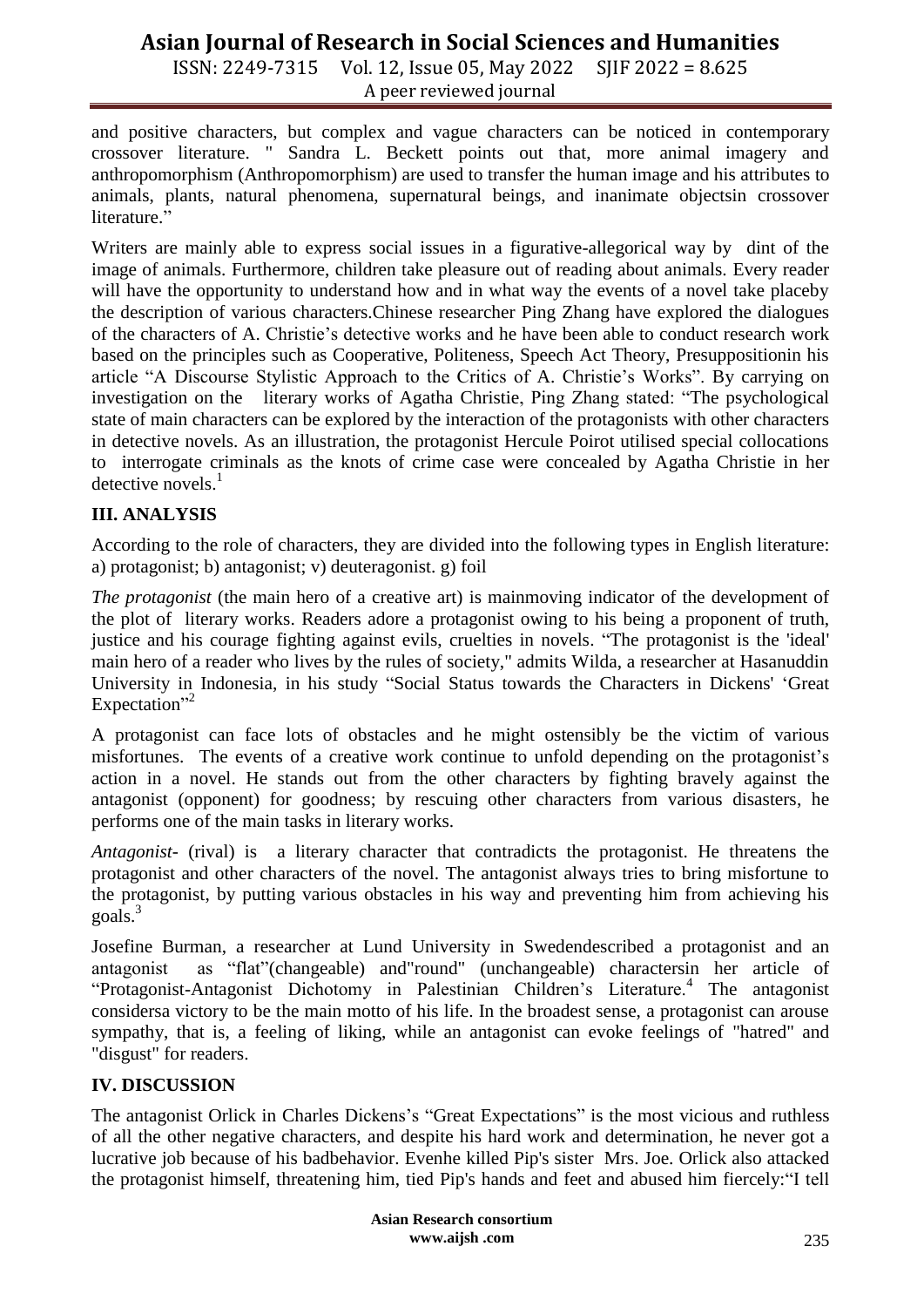ISSN: 2249-7315 Vol. 12, Issue 05, May 2022 SJIF 2022 = 8.625 A peer reviewed journal

you it was your doing—I tell you it was done through you," he retorted, catching up the gun, and making a blow with the stock at the vacant air between us. "I come upon her from behind, as I come upon you to-night. I giv' it her! I left her for dead, and if there had been a limekiln as nigh her as there is now nigh you, she shouldn't have come to life again. But it warn't Old Orlick as did it; it was you. You were favored, and he was bullied and beat. Old Orlick bullied and beat, eh? Now you pay for it. You done it; now you pay for it."<sup>5</sup>

The antagonist struggles against the protagonist, he threatens protagonist's life. The antagonist may even try to inflict disaster on the protagonist like his enemy.

A protagonist and an antagonist are the most common types and they have a profound impact on the psychology of children, or they are the basis for direct comparison in children's prose. Furthermore, children often pay more attention to the character traits of the positive protagonist, who appears to be the brightest in literary works. The negative antagonist, who is the opposite of protagonist, prioritizes his dignity from other things. From this point of view, a protagonistantagonist of Uzbek children's prose differs from English literary characters.

To illustrate, the protagonist Hashimjon and the antagonist Odil Battal impairedColonel Salimjon's life, who became Hashimjon's father in Kh.Tukhtaboyev's novel "Death of the Yellow Giant".The antagonist Odil Battal became notorious as a bribe-taker, criminal, swindler and deceiver who caused a lot of troubles in society. He also slandered Hashimjan and tried to imprison him;the antagonist Odil Battal confessed all his criminalsin his monologue:

"You are a kind-hearted and naïve person. You don't know me. I have been chasing you for thirtyfive years, by harassing you, I have spoiled your happiness. Iam that kind of person who led your son Karim to the world of criminals, I stole the pistol from his house and shot the guard with that pistol. You are loyal to the government, I am loyal to the criminals. You seek to put an end to criminals, I seek to take care of them, pat them on their heads, and I simply multiply them. It's true that, there are a few criminals left! I am the one who has given the baby in your arms at the wedding, I made you feel embarrassed among people, and I'vestolen the documents from your steel box! No, I'm not going to kill you, I'm going to hurt you! For the sake of my father, who was buried without a corpse, I will take a revenge on you! I have got lots of mansions,cars, and a box with full of gold. Oh, you cannotcatch me! Because I am the most merciless person in the world. ‖ 6

By the end of the novel, although the antagonist Odil Battol struggled against the protagonist, he was defeated by the main hero. Hashimjon and Colonel Salimjon buried Odil Battal with all of his crimes: bribery, extortion, fraud, greed, arrogance.

It is precisely understandable that the characters are portrayed as antagonists and protagonists in English literature resembling with the positive and negative characters in Uzbek literature. However, we think it is expedient to study the samples of world literature and use universal scientific terms in comparing them with Uzbek literature. Indeed, the psychology of protagonist is more deeply reflected in his relationships with other characters in the novel. For example, the antagonist of Kh. Tukhtaboyev's novel, Odil Battal, accused the protagonist Hashimjon of "taking bribes". Hashimjan was punished according to one hundred and forty-four articles of the Uzbek Criminal Code : "What's happened? Am I dreaming?" What slanders have I faced with? Odil Abbasov is not unhappybut he is a cruel person! He hascaught me so well, so skillfully, that I don't even know what to say." No one believes me anymore! I wish I went to his restaurant and I would beat him in front of many people until foam would come out of his mouth. Then I would turn into a real criminal, no, I won't do."<sup>7</sup>

In this case, the protagonist, unable to withstand the provocation of the enemy, he missed his favorite hat and he admitted that he was left alone. However, Hashimjan fought for justice and he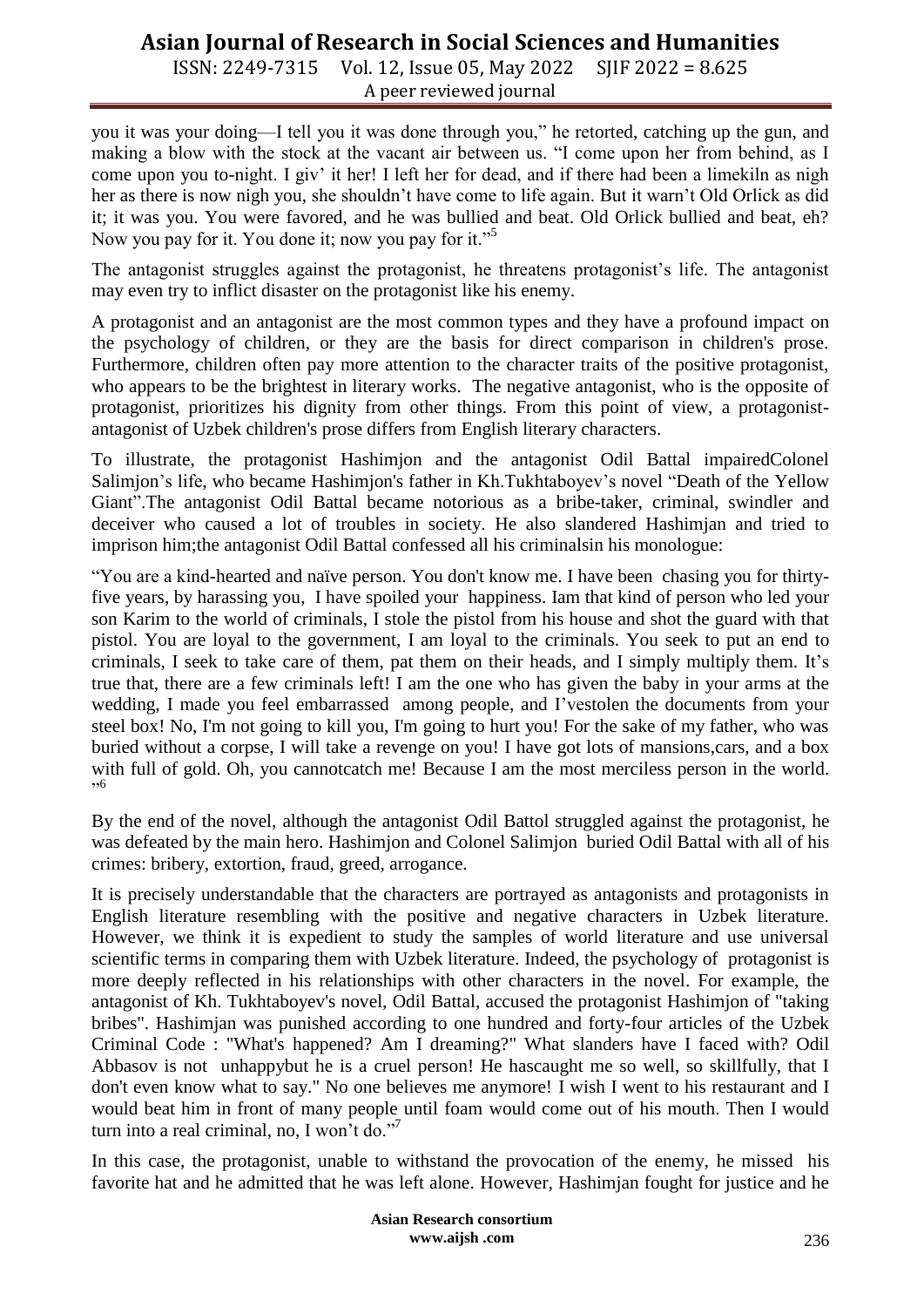ISSN: 2249-7315 Vol. 12, Issue 05, May 2022 SJIF 2022 = 8.625 A peer reviewed journal

was justified by fighting against the antagonist Odil Battal.

The deuteragonist (secondary main character) is a close friend and supporter of the protagonist, who takes the second place after the protagonist of literary works. But the deuteragonist does not serve as an important driving force in the development of the events of a creative work as a protagonist. He is used to be a character that supports the "protagonist" and helps him to succeed. Robert Louis Stevenson, the author of the novel "Kidnapped", utilized the patriotic, strong and courageous teenager-protagonist David Belfour. Although he was morally fair and mentally determined, he could not tolerate the mistakes made by others, especially his close friend Alan Breck'smistakes. Deuteragonist Alan Breck took David Balfour's silver coins which caused a rift between them, but later protagonist David suffered from the loss of his friend: "I minded me of all Alan's kindness and courage in the past, how he had helped and cheered and borne with me in our evil days; and then recalled my own insults, and saw that I had lost forever that doughty friend. At the same time, the sickness that hung upon me seemed to redouble, and the pang in my side was like a sword for sharpness. I thought I must have swooned where I stood.<sup>8</sup>

Nathalie Jaëck, a professor at the University of Bordeaux in France, published the article on the topic: "R.L. In Stevenson's "Kidnapped": Indigenousness Begins at Home," He stated in his article: "When David Belfour firstly met Alan Breck, he noticed extraordinary ability of Alan."

Sincere feelings of friendship between the protagonist and the deuteroganist can be observed in the novel "Kidnapped"; helping the protagonist to overcome the hurdles of life, constantly rescuing him from danger, being his companion and caring for him have become the main tasks of the deuteroganist; Consequently, the deuteroganist Alan Breck turned out to be a hero who was always ready to help his friend David.

Deuteroganist Akbar can be a similar example in "Sad Eyes" by Kh.Tokhtabayev. He was Zafar's (the protagonist) brother who was a symbol of justice and truth; although the deuteragonist wasphysically handicapped, his intelligence was brightly well-developed in the novel. He wrote a letter to the government informing about his parents gold merchandising and bribery. By regretting what he had done, he left a letter to his brother Zafar, acknowledging his big mistake:

―Dear brother, exposing all my bitter feelings, I am writing this letter so that nothing can oppress my conscience before I leave this world which will ostensibly be dark for you. As far as you know, things had turned out to be the complete opposite than I expected. No, I didn't want to imprison my parents, no! Who would kill his mother? Who would bury his brother in the grave and who would watch all of this misfortune by doing nothing; who would imprison his uncle and leave his six childrenorphan. No! I can't stand it anymore. I am guilty of all these. If I hadn't written, no one would have knownabout my parents' affairs;we would have been happier then. Everyone is bribing in our society! I don't know why I have to tie my parents' hands and feet. Even though they were my dearest parents, I have imprisoned and killed them with my own hands! My conscience is torturing me, my brother; my heart is aching.How will I look at people's faces now, how dare I look into your eyes...Well, no one knows how cruel I am, but my conscience is with me day and night, how can I escape from it?"<sup>10</sup>

The deuteragonist Akbar was the secondary character that could move utterly the events of the novel. By confessing his big mistake, he regretted that heimprisoned his parents. He expressed his bittersufferings in his paintingsand he left all of them to his brother Zafar. Akbar has always been a symbol of justice, honesty and kindness for the protagonist Zafar. Zafar dreamtofbeing a good person like his brother in his future by fightingagainst corruption in society.

#### **CONCLUSION**

To sum up, children's prose is a component part of English and Uzbek literature. Writing literary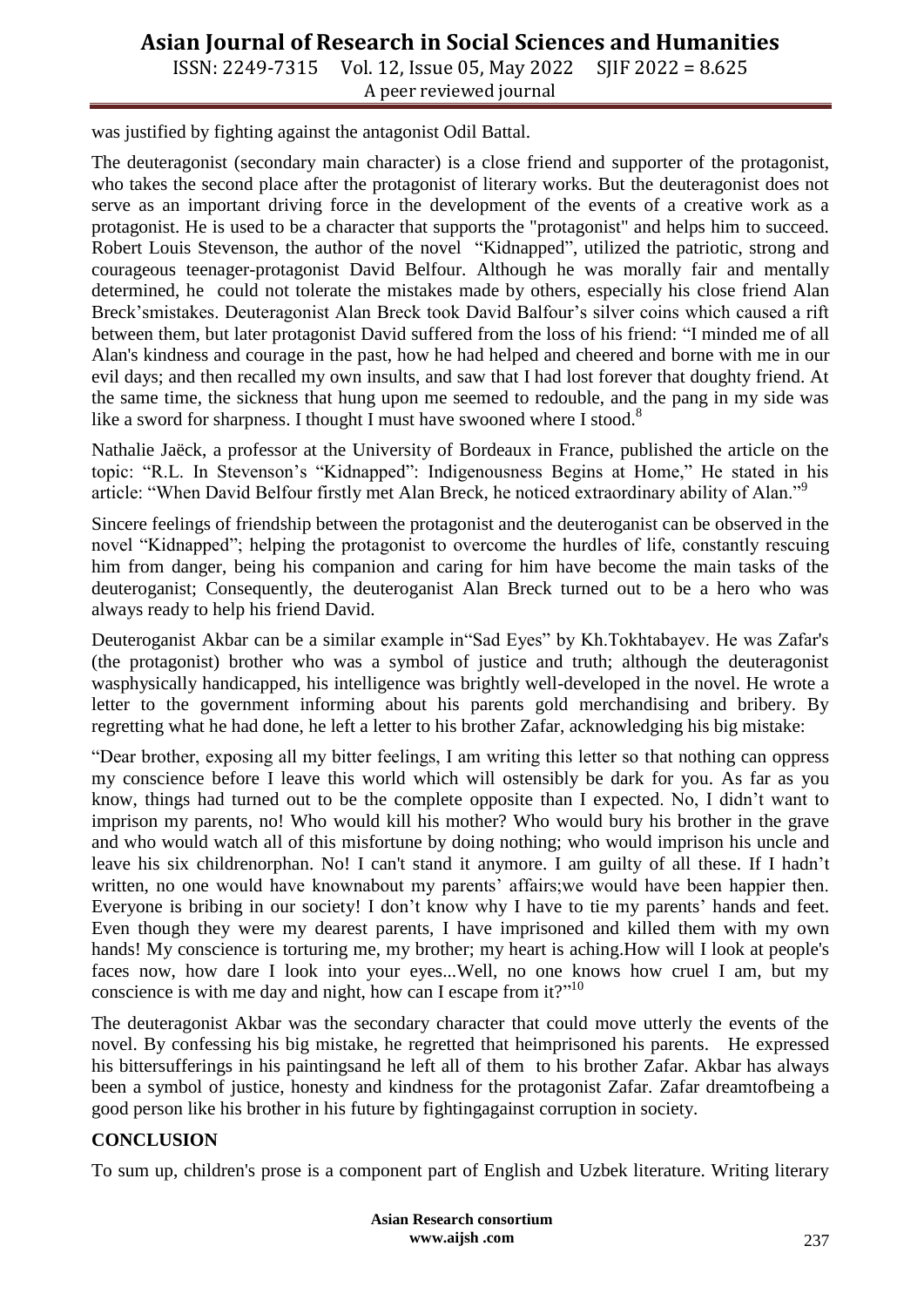ISSN: 2249-7315 Vol. 12, Issue 05, May 2022 SJIF 2022 = 8.625 A peer reviewed journal

works with certain progressive principles havedeveloped rapidly in English and Uzbek literature. One of the significant tasks of English and Uzbek literature is the profound study of the sociopsychological factors, needs, principles of historical and artistic-aesthetic expressions and the principles of the depiction of the psychology of teenagers in children's literature. The age of the protagonists in literary works is vital to readers. A reader prefers to read about the protagonist similar to his age. The author describes the external or internal world of his literary main heroes according to his concept.

#### **REFERENCES:**

- **1.** Ping Zhang. Comparative Literature: East & West//A Discourse Stylistic Approach to the Critics of Christie's Works‖ Vol.3. 2001. −P.15.
- **2.** To`xtaboyev X. Mungli ko'zlar. Toshkent: O'qituvchi, 2018. Б.297.
- **3.** Ch.Dickens. Great Expectations. − London : The Electric Book Company Ltd 20 Cambridge Drive, $UK - P.561$ .
- **4.** Josefine Burman, Protagonist-Antagonist Dichotomy in Palestinian Children's Literature, Lund University Center for Language and Literature Department of Arabic and Middle Eastern Studies. 2012.
- **5. Nathalie** Jaëck . R.L. Stevenson's *Kidnapped*: indigenousness begins at home. Paris:Open Edition Jornal. 2016.
- **6.** R.L. Stevenson. Kidnapped. Epubbooks.com. − P.161.
- **7.** Тo'xtaboyev Х. Sariq devning o'limi. –Toshkent: Yangi аsr аvlodi, 2018. P.34.
- **8.** QahharovaM.Y.The image of adolescent psyche in world and Uzbek children's prose//Academicia,An International Multidisciplinary Research Journal.–India,2020.– №September. Vol. 10, Issue 9. –P.352-359 (SJIF: 7.13)
- **9.** Qahharova M. Y. Various approaches to the study of English set expressions andthe problems of classification // Научный вестник Бухарского государсвенногоуниверситета,2020,№4.
- **10.** KahharovaMohigul Yusufovna,Evolution of adventure and detective novels in world and Uzbek children's prose//Научный вестникБухарскогогосударсвенногоуниверситета. – Бухоро,2021.№1-сон. P.180-193.
- **11.** J.B. Sattorovna, K.M.Yusufovna, Comparative interpretation of the characters inEnglishandUzbeknovels//JournalofContemporaryIssuesinBusinessandGovernmentVol.27, No.2,P-ISSN:2204-1990;E-ISSN:1323-6903DOI:10.47750/cibg.2021.27.02.169.
- **12.** Qahharova M.Y.The Translation of Grammatical Discrepancies//InternationalJournalofPsychologicalRehabilitation,ISSN:1475- 7192London,volume27January,2020.
- **13.** MohigulYusufovnaKakharovaO'zbekbolalarnasridaadabiypsixologizmningo'rni// International journal of word of art,-Toshkent, 2021.Volume 4, Issue3,ISSN 2181- 9297.–P.10-19.
- **14.** KakharovaMohigulYusufovna LiteraryAnalysisof Uzbek and English Adventure andDetectiveProse//InternationalJournalofProgressiveSciencesandTechnologies,*Volume 26, №1, 2021, ISSN: 2509-0119, DOI:10.52155*https://ijpsat.ijshtjournals.org/index.php/ijpsat/article/view/2969
- **15.** KakharovaM.Y. Intellectual enhancement of protagonists in Uzbek and English novels//Boshlang'ichTa'limsifatvasamaradorliginioshirishvailg'ortajribalarxalqaroilmiy-